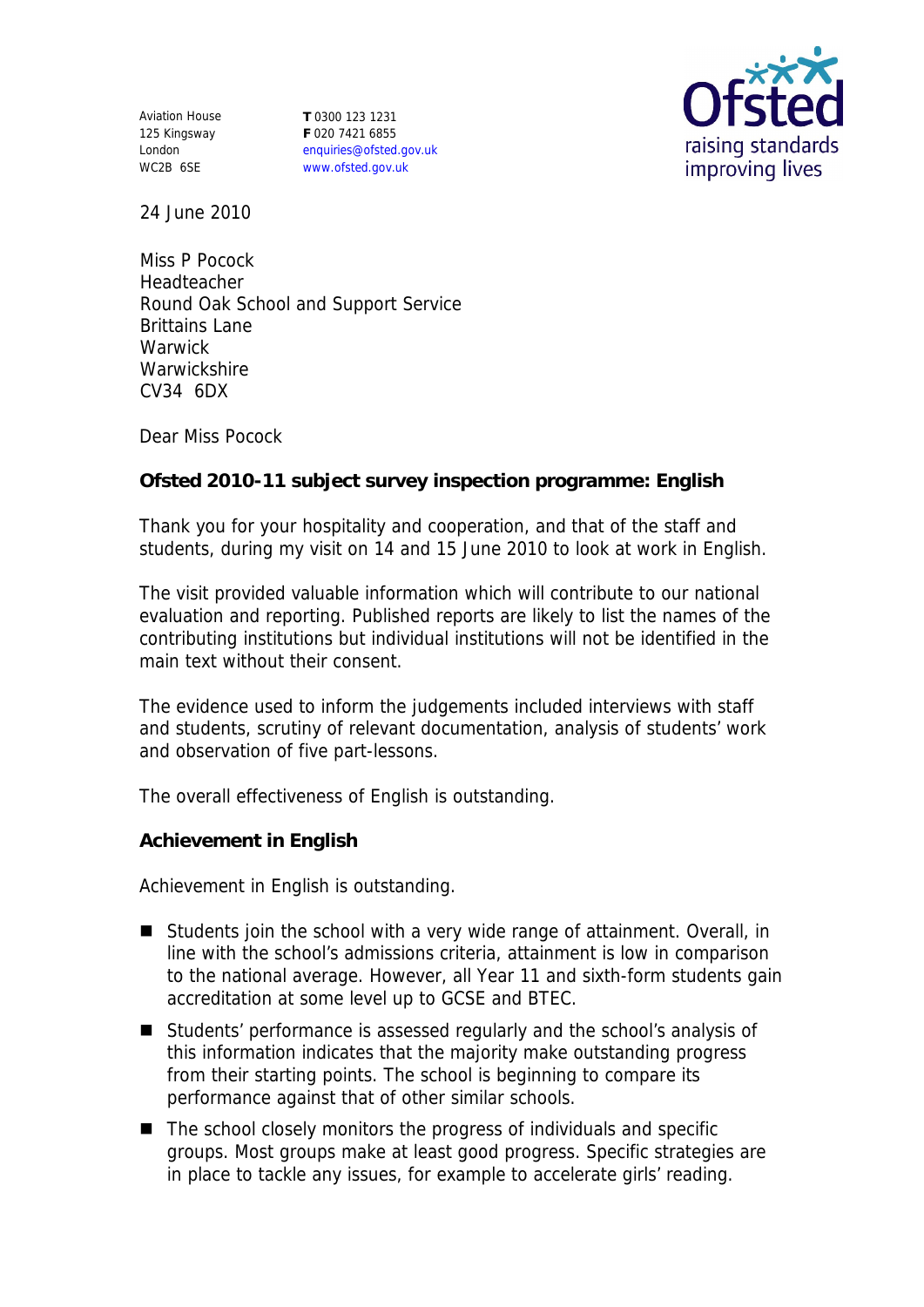- In the lessons observed, students concentrated well and showed enjoyment in their learning. They collaborated well and supported each other. They shared ideas and tried hard to answer teachers' questions, giving explanations when prompted. Many were keen to read aloud and to record key points in writing, often without teachers' guidance.
- Students' self-confidence, awareness of others, social and communication skills are developed extremely well.

**Quality of teaching in English**

The quality of teaching in English is outstanding.

- The exceptionally positive relationships and clear expectations in classes give students the confidence to participate and make learning enjoyable.
- Lesson planning is very detailed and activities are very well matched to students' needs, taking into account the wide range of capabilities. Teachers set high expectations for all students and make clear what is expected in terms of attitude, concentration and learning.
- Teachers use questions very effectively to develop students' understanding, to consolidate their learning and to encourage response. Students participate in oral activities enthusiastically and use a variety of cues to help them frame answers.
- Adults model learning and tasks very effectively using a wide range of resources, including very good use of the interactive whiteboards to help students understand exactly what they need to do to be successful.
- Students understand their targets and can explain what they are working to improve. Teachers use checklists and key criteria to help students understand what they need to achieve. There are very detailed systems for assessing students' performance and progress, covering a wide range of responses by students, especially where their communication skills are limited.

**Quality of the curriculum in English** 

The quality of the curriculum in English is outstanding.

- The curriculum is broad and covers all the aspects required by the National Curriculum, including study of classic literature, poetry, a range of non-fiction texts and media. In the sixth form, literacy and communication skills are very well integrated into broader topics. The subject leader is developing the reinforcement and application of literacy skills in other subjects across the curriculum.
- Teachers take great care to ensure that this broad curriculum is matched closely to students' varying needs and capabilities. Modern communication methods and computers are used very effectively to engage students' interest, bring the curriculum to life and to model successful approaches to work, for example in the use of students' draft film trailer.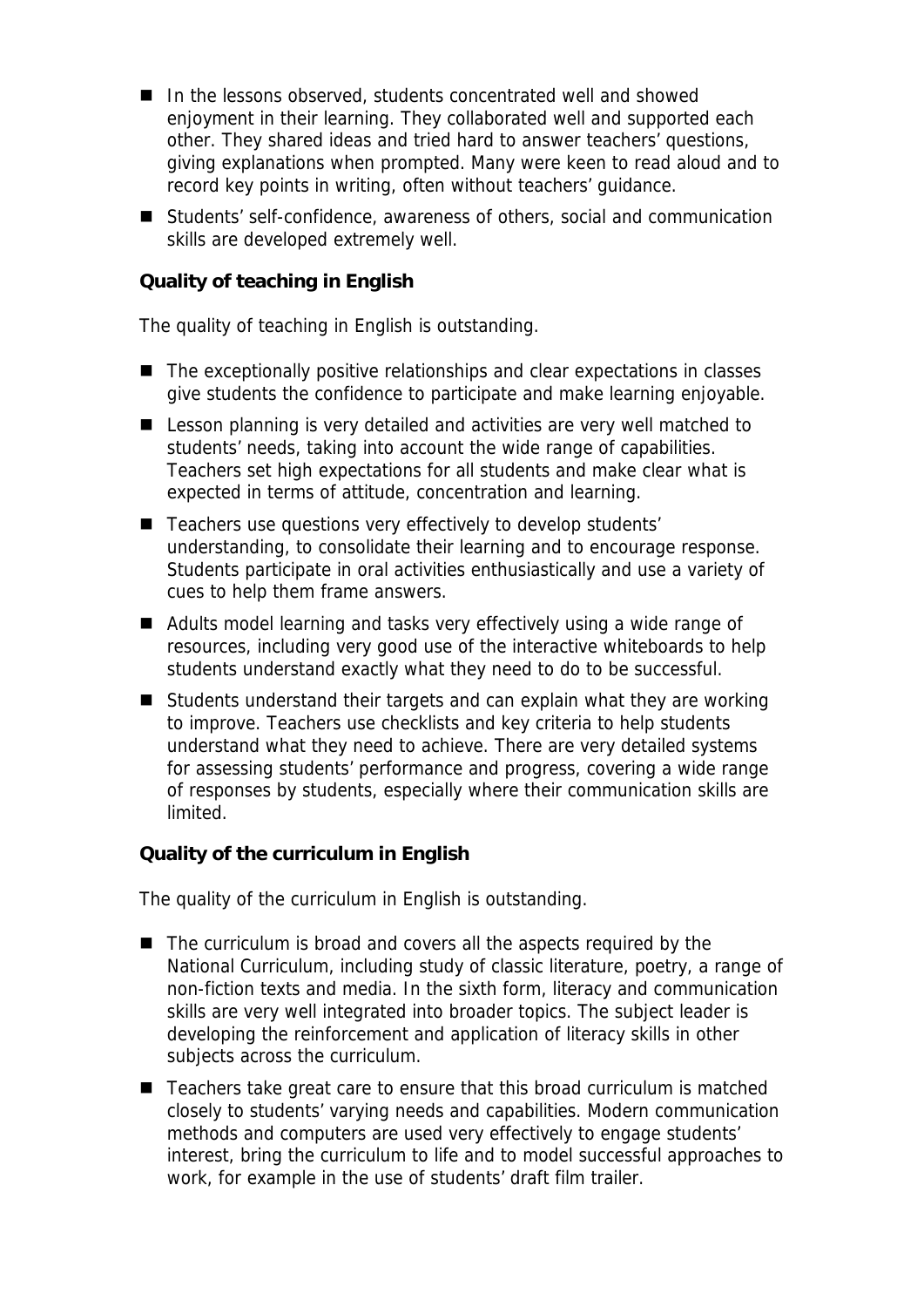- Schemes of work are very detailed with comprehensive lesson plans, supported by a very wide range of resources, including use of computers. There is helpful guidance on how topics can be adapted to cater for students who require multi-sensory stimulation and whose responses are more limited.
- $\blacksquare$  There are excellent opportunities for students to learn through trips, events, activities and clubs, such as to Stratford, the Globe theatre, poetry competitions, school drama productions and drama club.
- Students benefit greatly from excellent individual and small group support from adults, including regular detailed assessment of their progress.

**Effectiveness of leadership and management in English**

Leadership and management in English are outstanding.

- The subject leader has a very clear vision for English and is strongly committed to ensuring that students have full access to a broad and stimulating curriculum. With staff, she sets high expectations for what students can access and enjoy, and what they can learn.
- Regular training and support ensures that teachers' skills are developed and kept up to date, for example in supporting students with specific literacy difficulties and using the latest computer applications.
- The subject leader has devised detailed action plans based on a thorough evaluation of students' achievement, the results of student surveys and a review of the curriculum. This highlighted slower progress for girls in reading which was tackled successfully by using girl-friendly materials including magazines, karaoke games and providing a 'girls only' reading session.
- The subject leader regularly reviews students' progress and knows the subject's strengths and areas for development. There is a constant emphasis on improvement.
- English is a successful and popular subject which continues to improve through curriculum review, updated resources, wider use of modern technology and extension of accreditation.

**Areas for improvement, which we discussed, include:**

■ further extending the teaching and application of literacy skills through subjects across the curriculum.

I hope these observations are useful as you continue to develop English in the school.

As I explained previously, a copy of this letter will be sent to your local authority and will be published on the Ofsted website under the URN for your school. It will also be available to the team for your next institutional inspection.

Yours sincerely